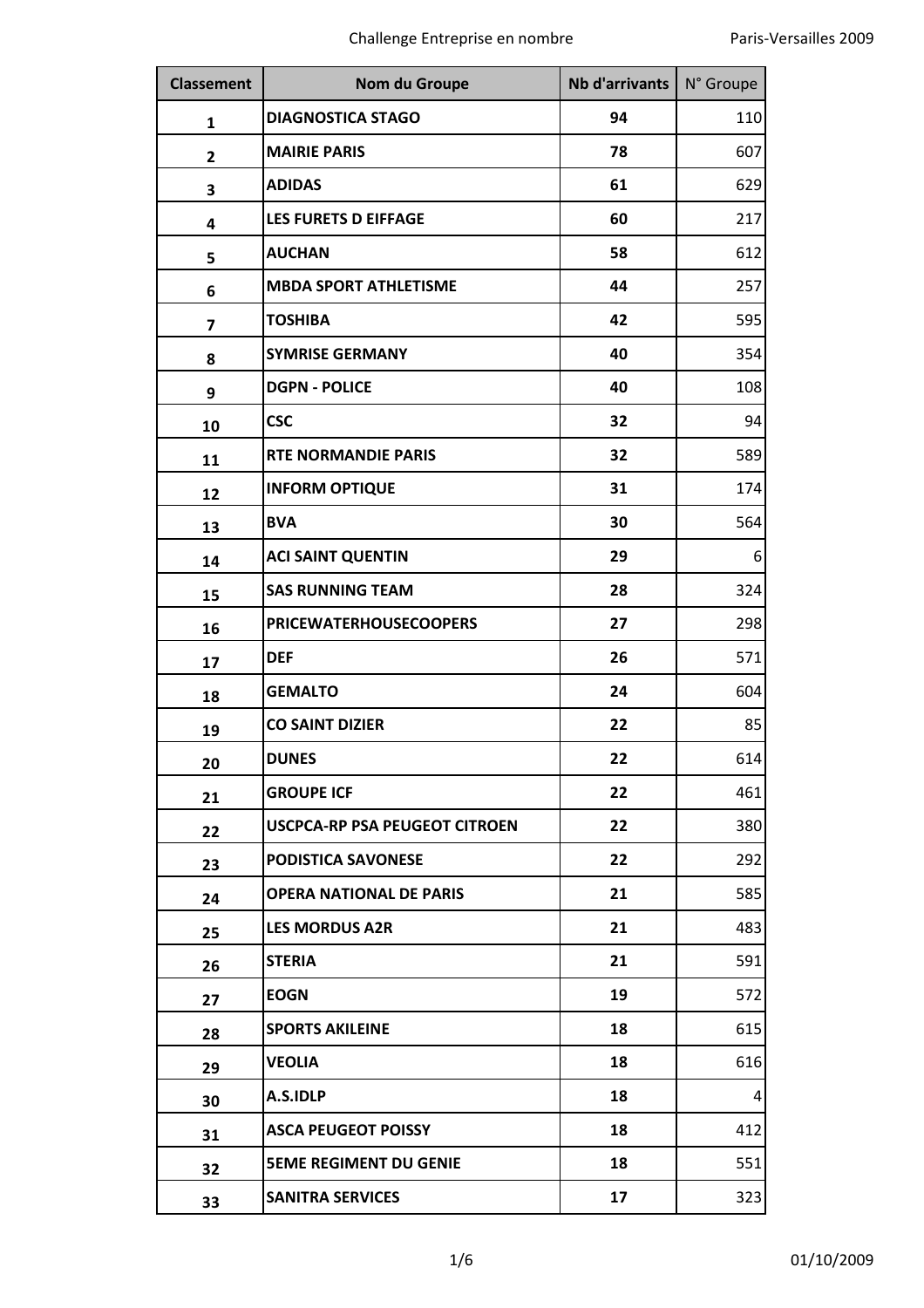| <b>Classement</b> | Nom du Groupe                         | Nb d'arrivants | N° Groupe |
|-------------------|---------------------------------------|----------------|-----------|
| 34                | <b>SCL AVERGY</b>                     | 16             | 608       |
| 35                | <b>RICHARDSON</b>                     | 16             | 309       |
| 36                | <b>SPAC</b>                           | 16             | 343       |
| 37                | <b>MLOZ</b>                           | 15             | 264       |
| 38                | <b>NESTLÉ FRANCE</b>                  | 15             | 271       |
| 39                | <b>HERTA</b>                          | 15             | 575       |
| 40                | <b>TAKASAGO</b>                       | 15             | 357       |
| 41                | <b>RAPT CENTRE BUS POINT DU JOUR</b>  | 15             | 304       |
| 42                | <b>HEC EXECUTIVE EDUCATION</b>        | 14             | 165       |
| 43                | <b>ASJCDECAUX ATHLÉTISME</b>          | 14             | 413       |
| 44                | <b>WISSOUS JUDO</b>                   | 14             | 626       |
| 45                | <b>SEGULA TECHNOLOGIES</b>            | 14             | 331       |
| 46                | <b>RENAULT VSF</b>                    | 14             | 307       |
| 47                | <b>OLYMPUS FRANCE</b>                 | 14             | 584       |
| 48                | <b>EATON</b>                          | 13             | 120       |
| 49                | <b>TOTAL SPORT</b>                    | 13             | 528       |
| 50                | <b>UTO</b>                            | 13             | 384       |
| 51                | <b>CLF SATREM</b>                     | 13             | 82        |
| 52                | <b>HARMONIE BRIARDE</b>               | 13             | 164       |
| 53                | <b>ASCRIF</b>                         | 13             | 558       |
| 54                | <b>AXIMUM</b>                         | 12             | 415       |
| 55                | <b>X-RITE</b>                         | 12             | 397       |
| 56                | <b>ENDURANCE SHOP</b>                 | 12             | 620       |
| 57                | LA FORME LES FORMES                   | 12             | 191       |
| 58                | <b>CRC 78</b>                         | 12             | 440       |
| 59                | <b>LES THERMO DYNAMIQUES</b>          | 12             | 235       |
| 60                | <b>AGRICA</b>                         | 12             | 11        |
| 61                | <b>INEO ORRMA ARMASYS</b>             | 12             | 578       |
| 62                | <b>AID</b>                            | 12             | 598       |
| 63                | <b>INFRAPOLE SUD OUEST FRANCILIEN</b> | 12             | 580       |
| 64                | PARIS OUEST CONSTRUCTION              | 12             | 500       |
| 65                | <b>COMITE THALES SERVICES</b>         | 12             | 87        |
| 66                | <b>SNCF TECHNICENTRE PARIS NORD</b>   | 11             | 518       |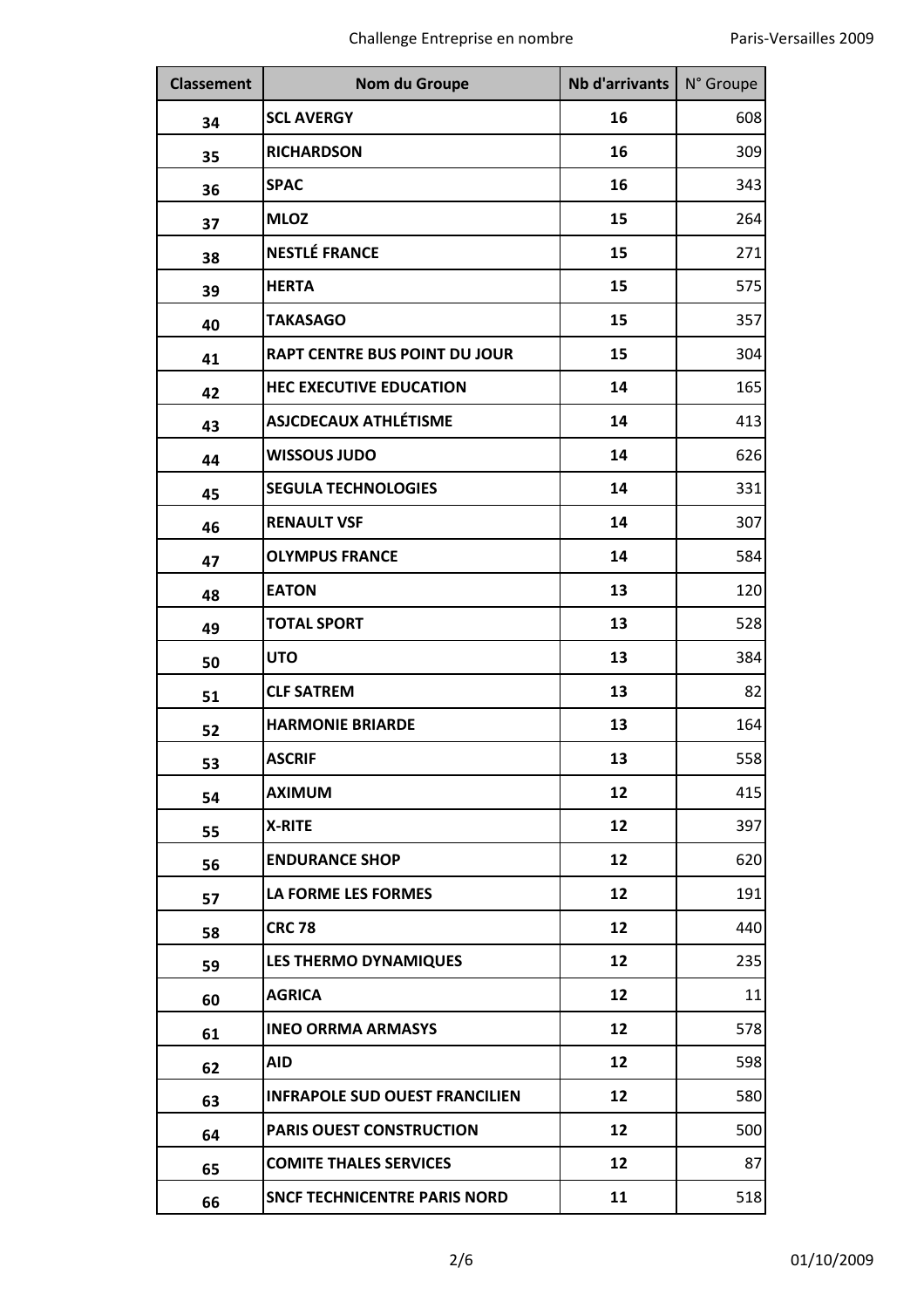| <b>Classement</b> | Nom du Groupe                         | <b>Nb d'arrivants</b> | N° Groupe |
|-------------------|---------------------------------------|-----------------------|-----------|
| 67                | <b>CLAAS</b>                          | 11                    | 79        |
| 68                | <b>UNILER FRANCE</b>                  | 11                    | 532       |
| 69                | <b>CA M ENERVE</b>                    | 11                    | 57        |
| 70                | <b>MANEI</b>                          | 11                    | 251       |
| 71                | <b>LES PLAISIROIS</b>                 | 11                    | 484       |
| 72                | <b>EADS ELANCOURT</b>                 | 11                    | 119       |
| 73                | <b>SAGEM</b>                          | 10                    | 320       |
| 74                | <b>GALDERMAN INTERNATIONAL</b>        | 10                    | 148       |
| 75                | <b>POWERNEXT</b>                      | 10                    | 296       |
| 76                | <b>INEO TERTIAIRE IDF</b>             | 10                    | 579       |
| 77                | <b>MESSIER SPORTS VELIZY</b>          | 10                    | 624       |
| 78                | <b>DCI</b>                            | 10                    | 445       |
| 79                | <b>CE DALKIA IDF</b>                  | 10                    | 73        |
| 80                | <b>THALES SERVICES 2</b>              | 10                    | 524       |
| 81                | LE GOELAND AIR FRANCE                 | 10                    | 605       |
| 82                | <b>ASSOCIATION BRULES FRANCE</b>      | 10                    | 611       |
| 83                | <b>ENTENTE 36</b>                     | 10                    | 456       |
| 84                | <b>AS BMS</b>                         | 10                    | 24        |
| 85                | <b>SOFREGAZ</b>                       | 9                     | 340       |
| 86                | <b>EFRONT</b>                         | 9                     | 454       |
| 87                | <b>REHAU</b>                          | 9                     | 305       |
| 88                | <b>JOELETTE POMPIER</b>               | 9                     | 617       |
| 89                | <b>POMPIERS DE SEINE ET MARNE</b>     | 9                     | 294       |
| 90                | <b>PHYSICAL CENTER</b>                | 9                     | 288       |
| 91                | <b>ASCOT</b>                          | 9                     | 28        |
| 92                | <b>ORANGE OPERA</b>                   | 9                     | 280       |
| 93                | <b>DATACEP</b>                        | 9                     | 603       |
| 94                | AGAP2                                 | 9                     | 403       |
| 95                | <b>A.S SYNGENTA AGRO</b>              | 9                     | 553       |
| 96                | <b>USCPCA</b>                         | 9                     | 379       |
| 97                | <b>GROUPE DE COMMANDEMENT ALLEMAN</b> | 8                     | 159       |
| 98                | <b>CLC - DAI</b>                      | 8                     | 80        |
| 99                | <b>HAMMONDS HAUSMANN</b>              | 8                     | 163       |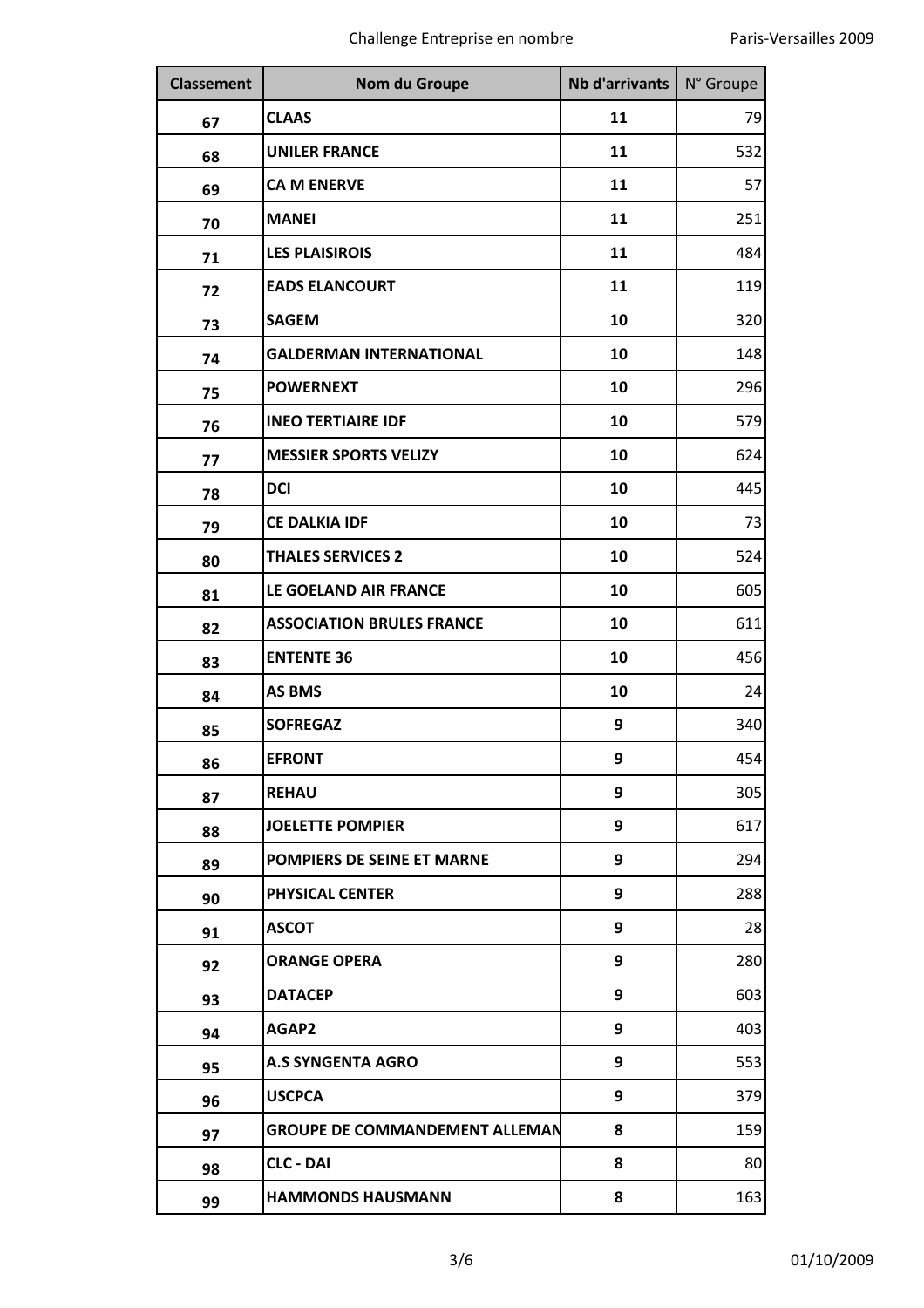| <b>Classement</b> | Nom du Groupe                            | Nb d'arrivants   N° Groupe |     |
|-------------------|------------------------------------------|----------------------------|-----|
| 100               | <b>ASSOCIATION DE MOYEN D&amp;O</b>      | 8                          | 31  |
| 101               | <b>MDS RUNNING TEAM</b>                  | 8                          | 260 |
| 102               | <b>GECINA</b>                            | 8                          | 152 |
| 103               | AS SAPEURS POMPIERS AEROPORTS DE P       | 8                          | 26  |
| 104               | <b>FLASH</b>                             | 8                          | 141 |
| 105               | <b>LA BANDE À GEORGES</b>                | 8                          | 190 |
| 106               | <b>OCE DUR</b>                           | 8                          | 277 |
| 107               | <b>TEUCHOSDU2 LE RETOUR</b>              | 8                          | 364 |
| 108               | <b>ASTRIUM SPORT ATTITUDE ASA</b>        | 8                          | 414 |
| 109               | <b>UT &amp; RUN</b>                      | 8                          | 383 |
| 110               | <b>SCREG IDF 95</b>                      | 8                          | 328 |
| 111               | <b>ADAS INRA PARIS</b>                   | 8                          | 402 |
| 112               | <b>CE VISIONIT</b>                       | 8                          | 434 |
| 113               | <b>USMBM</b>                             | 8                          | 381 |
| 114               | <b>ANAS</b>                              | 8                          | 404 |
| 115               | <b>APMAN</b>                             | 8                          | 408 |
| 116               | <b>LA PALESTRA</b>                       | $\overline{7}$             | 193 |
| 117               | <b>APCHM CENTRE HOSPITALIER DE MONTE</b> | $\overline{\mathbf{z}}$    | 21  |
| 118               | <b>CCSC EDF GDF</b>                      | $\overline{\mathbf{z}}$    | 67  |
| 119               | <b>BHV GALERIES LAFAYETTE</b>            | 7                          | 423 |
| 120               | <b>JOELETTE VERSAILLES</b>               | $\overline{7}$             | 618 |
| 121               | <b>NOVEDIA</b>                           | $\overline{\mathbf{z}}$    | 274 |
| 122               | <b>NI PARTNERS</b>                       | $\overline{7}$             | 548 |
| 123               | <b>EURIS</b>                             | $\overline{\mathbf{z}}$    | 457 |
| 124               | A.S. ROCHE                               | $\overline{7}$             | 3   |
| 125               | <b>SHEARMAN STERLING</b>                 | 7                          | 336 |
| 126               | <b>EUROSTAR</b>                          | $\overline{7}$             | 132 |
| 127               | <b>ECOLAB</b>                            | $\overline{\mathbf{z}}$    | 123 |
| 128               | <b>ESSILOR 1</b>                         | $\overline{\mathbf{z}}$    | 129 |
| 129               | <b>PRINTEMPS</b>                         | 6                          | 299 |
| 130               | <b>CANARD 17/1 GENDARMERIE MOBILE</b>    | 6                          | 565 |
| 131               | <b>EVIDENCE</b>                          | 6                          | 133 |
| 132               | <b>DROUILLAT</b>                         | 6                          | 115 |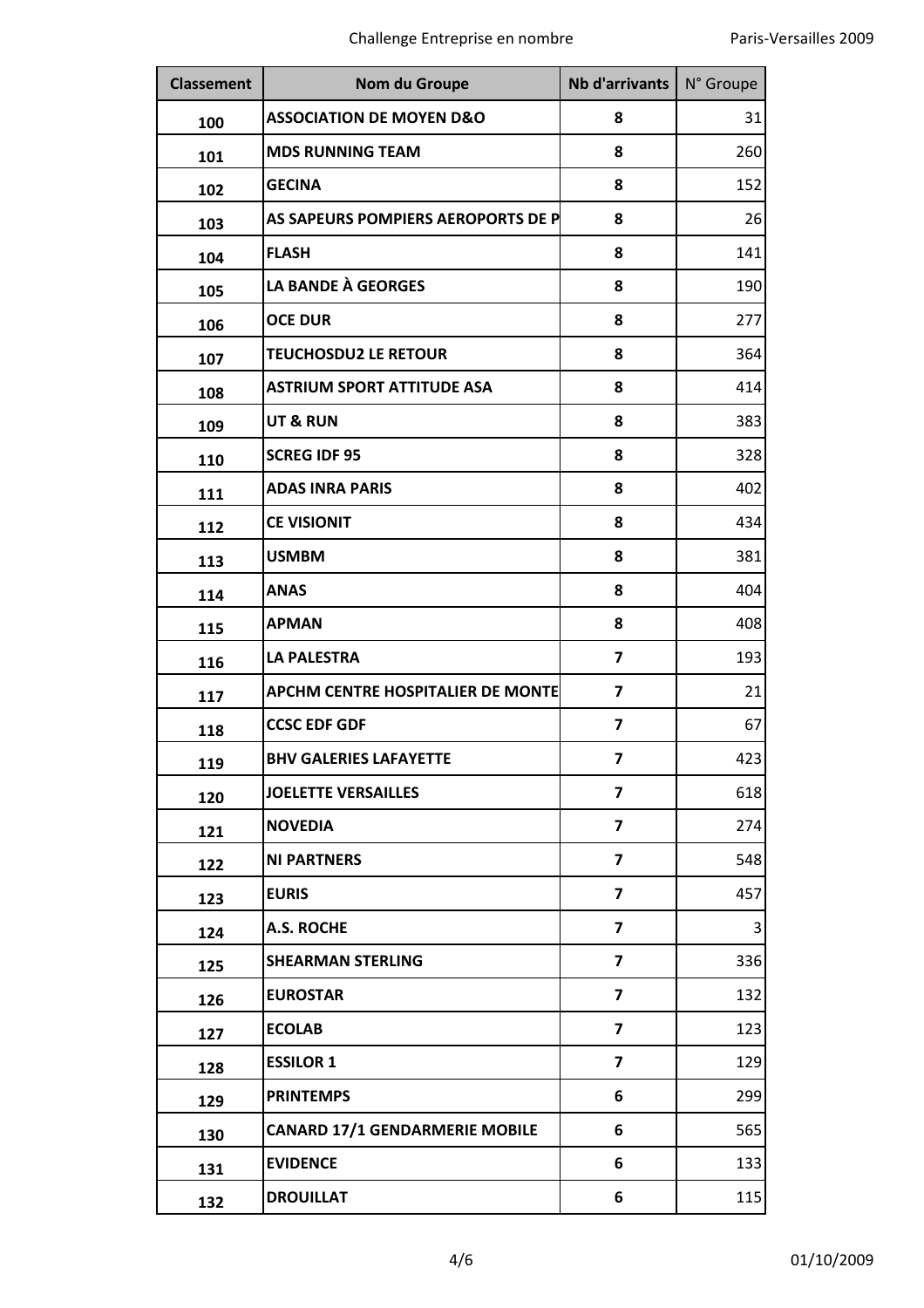| <b>Classement</b> | <b>Nom du Groupe</b>                     | Nb d'arrivants | N° Groupe |
|-------------------|------------------------------------------|----------------|-----------|
| 133               | <b>VIVARTE</b>                           | 6              | 392       |
| 134               | <b>SCCR</b>                              | 6              | 327       |
| 135               | <b>CRPCEN</b>                            | 6              | 602       |
| 136               | <b>HRC</b>                               | 6              | 170       |
| 137               | <b>ECE ZODIACAEROSPACE</b>               | 6              | 122       |
| 138               | <b>AMAZONIA</b>                          | 6              | 17        |
| 139               | <b>PROSODIE</b>                          | 6              | 300       |
| 140               | <b>ITESOFT</b>                           | 6              | 627       |
| 141               | <b>ArcelorMittal Montataire</b>          | 6              | 628       |
| 142               | <b>SANOFI AVENTIS</b>                    | 6              | 625       |
| 143               | <b>SPECIALISTE DE L'EPARGNE EN LIGNE</b> | 6              | 344       |
| 144               | <b>MODE ET TENDANCES</b>                 | 6              | 266       |
| 145               | <b>JUDO CLUB PLAISIROIS</b>              | 6              | 179       |
| 146               | <b>SUPER TROOPERS</b>                    | 6              | 352       |
| 147               | <b>LIDO DE PARIS</b>                     | 6              | 489       |
| 148               | <b>THELEM ASSURANCES</b>                 | 6              | 372       |
| 149               | <b>LES NOROTTES</b>                      | 6              | 226       |
| 150               | <b>LES MORAINVILLOIS</b>                 | 6              | 225       |
| 151               | LES FURIEUX DU BITUME                    | 6              | 218       |
| 152               | <b>ASCDUGAN</b>                          | 6              | 27        |
| 153               | <b>LES COLOCS</b>                        | 6              | 207       |
| 154               | <b>MAIRIE DE VERSAILLES</b>              | 5              | 623       |
| 155               | <b>POMPIERS DE MELUN</b>                 | 5              | 505       |
| 156               | <b>SERVICE INNOVATION GROUP</b>          | 5              | 516       |
| 157               | <b>HEXAGONE</b>                          | 5              | 576       |
| 158               | <b>AS MINO</b>                           | 5              | 25        |
| 159               | <b>AS SOPEMEA</b>                        | 5              | 557       |
| 160               | <b>ALTAVIA</b>                           | 5              | 16        |
| 161               | <b>CHARRUE</b>                           | 5              | 74        |
| 162               | <b>ANDRA</b>                             | 5              | 19        |
| 163               | <b>AIDERDONNER</b>                       | 5              | 621       |
| 164               | <b>ALLIANZ</b>                           | 5              | 15        |
| 165               | <b>CEA</b>                               | 5              | 566       |